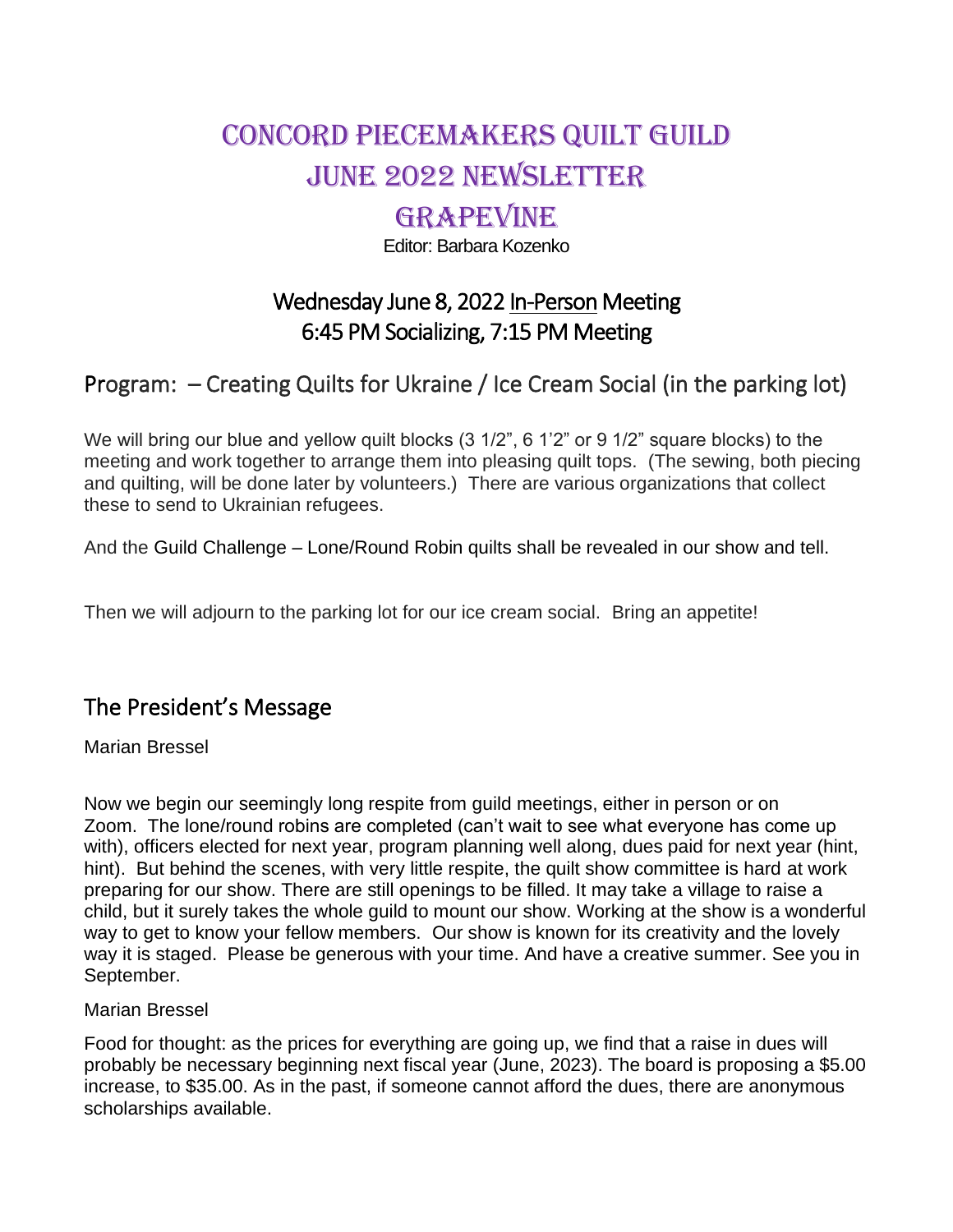# Special Project – Carol MacFarlane and Gayle Coit

Please join us in a new project to aid the people of Ukraine during this terrible time of war. We ask that every guild member make blocks either 3", 6" or 9" finished (3 1/2", 6 1/2" and 9 1/2" unfinished) using the colors of their flag (See below) in various values.

We will collect these blocks at our meeting on June 8th and arrange them into pleasing designs at the meeting. Various guild members have volunteered to piece them and quilt them. So go to your stash and/or buy some fat quarters and let's get started. Any block will do—log cabins, four patch, nine patch, friendship star, pinwheel, whatever!

If you can't make it to the June 8th meeting, please arrange to drop them off with a fellow member or contact Carol or Gayle. Thank you.



### Membership

Lola Chaisson and Robin DeMott

53 members have rejoined to date! If you haven't paid your dues, please submit them now. Full membership is \$30 and Associate membership is \$15. You may download a membership form from the website **[concordpiecemakers.org](http://concordpiecemakers.org/)** or use the form that was emailed in April. Please make sure to update any address or email changes for the new membership book. Payment should be made by sending your completed registration form and check to: Membership Chair c/o Concord Piecemakers PO Box 1381, Concord, MA 01742-1381.

Please be prompt as late submissions run the risk of being excluded from the membership book and make more work for the Membership chair during the summer.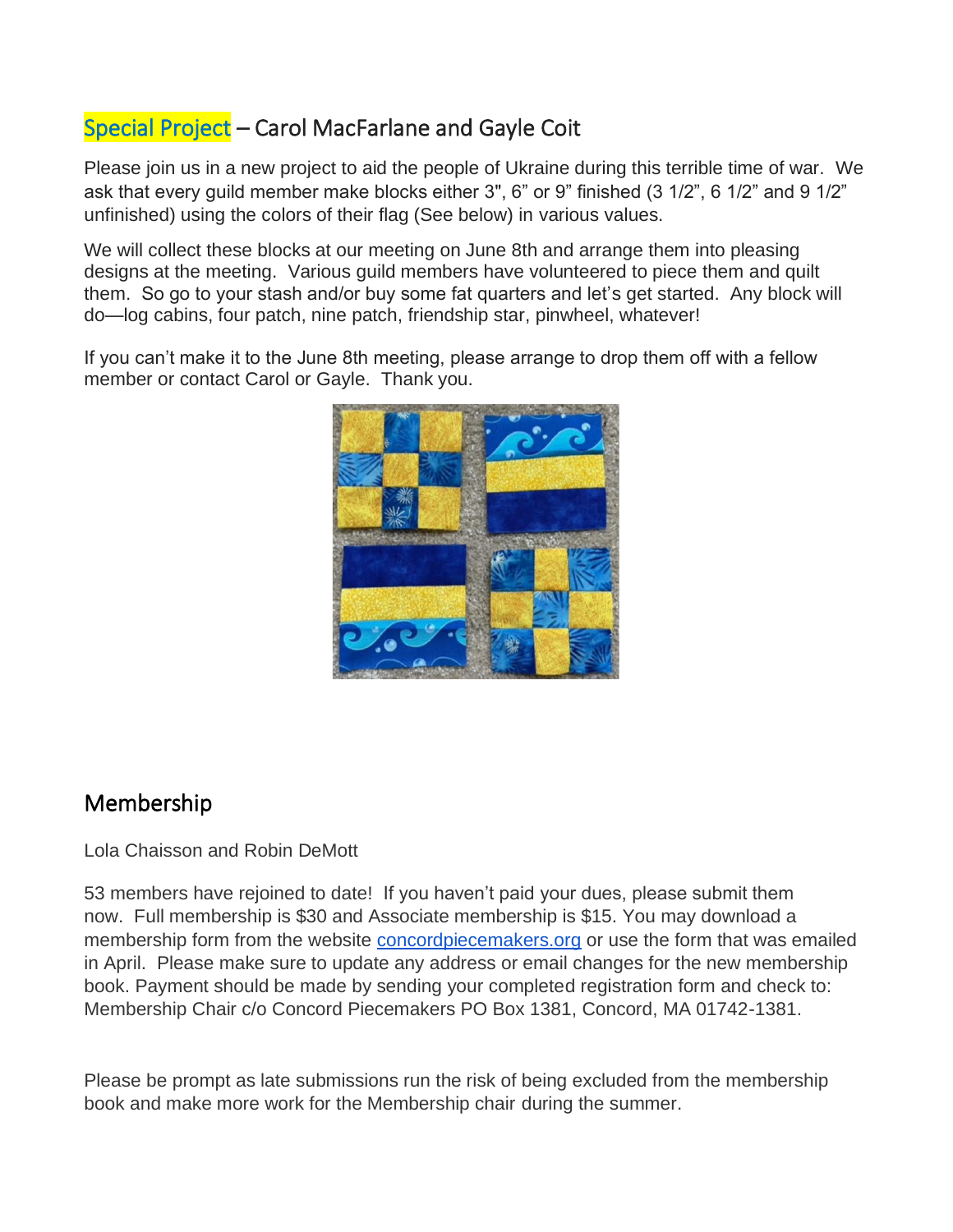

#### **Improv ZoomBee Tuesday afternoons, 1:30 - 3:30 PM**

If you have questions about this ZoomBee, please contact [membership@concordpiecemakers.org](mailto:membership@concordpiecemakers.org)

#### Lone/Round Robin ZoomBee 2<sup>nd</sup> Wednesday Evening Monthly, 7:00 - 9:00 PM

If you have questions about this ZoomBee, please contact [membership@concordpiecemakers.org](mailto:membership@concordpiecemakers.org)

#### **Sit and Sew ZoomBee Thursday morning, 10:00 AM - 12 Noon**

If you have questions about this ZoomBee, please contact [membership@concordpiecemakers.org](mailto:membership@concordpiecemakers.org)

#### **Block of the Month ZoomBee Friday Morning, 10:30 AM - 12 Noon**

If you have questions about this ZoomBee, please contact [membership@concordpiecemakers.org](mailto:membership@concordpiecemakers.org)

The Friday ZoomBee group is changing to a pick your own block of the month and get together and sew on Fridays. Most people have finished the Bonnie Hunter winter mystery quilt. Come join in and let's quilt together.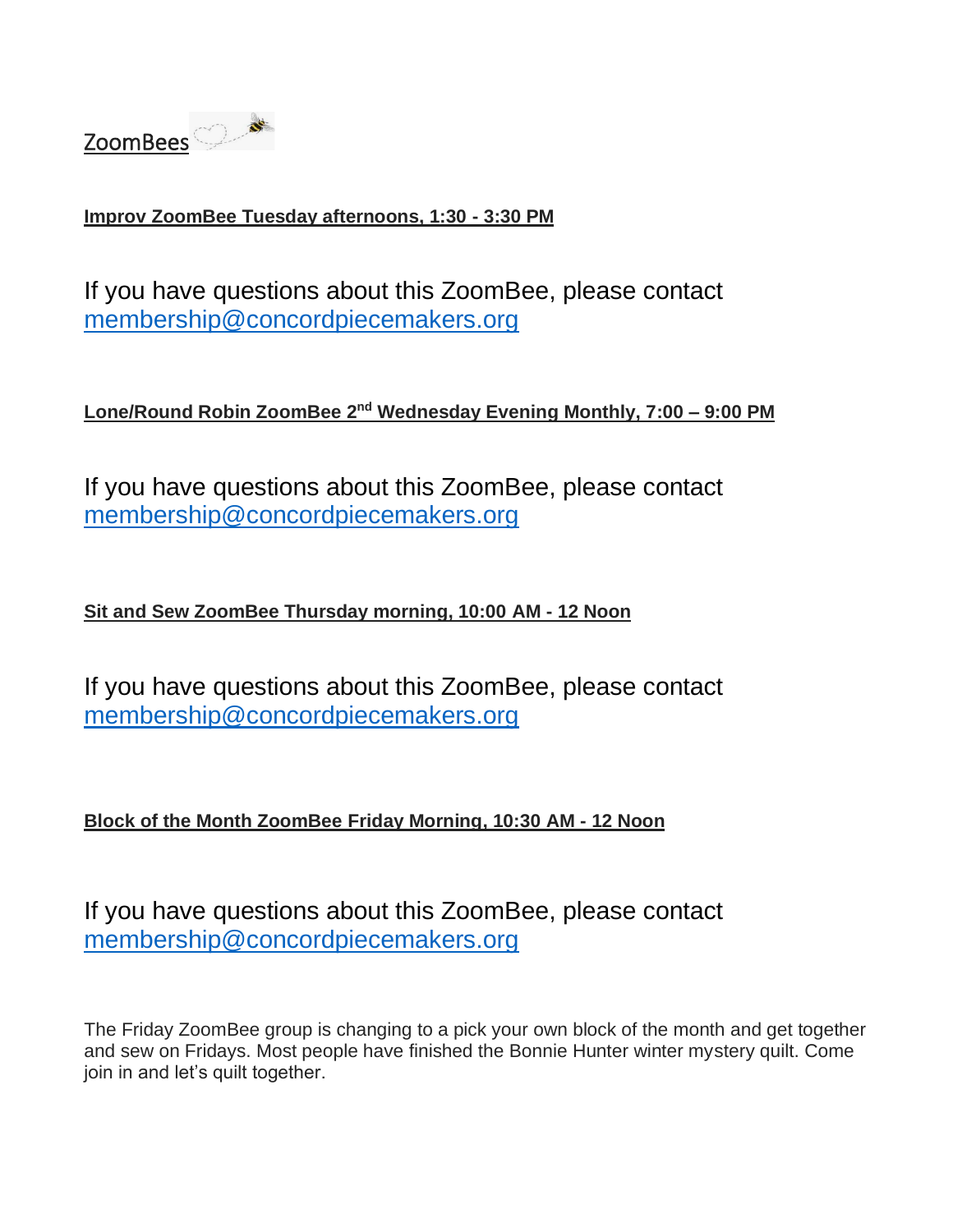# September 2022 Workshop

Carol MacFarlane, Gayle Coit

### Unmarked—Contemporary Walking Foot Quilting with Marge Tucker

Saturday, September 24th, 9:00 to 3:30

Cost: Early Bird Discount - \$65 if received by June 30, \$75 if received after June 30

Please make checks out to Concord Piecemakers and mail to Carol MacFarlane (please see address in your guild membership book), or better yet, hand directly to her at our June meeting. We'll open this class to other guilds on July 1<sup>st</sup>, so register now as space is limited.

Questions? Contact Carol.

You can do so much innovative quilting JUST with your walking foot! I will show you my method of quilting with your walking foot that involves little or no marking but still results in spectacular quilting.

I start with the basics, such as batting choices, thread, needles and how to secure the quilting stitches. Then, we start quilting with straight lines and move to curved quilting lines and spirals on your practice quilt sandwiches. For both the straight line and curved quilting, I will show you many designs and variations you can use to great effect. I will also have some of my quilts as examples, including "Burst" which received the award Best Machine Quilting (Frameless) at QuiltCon 2019. This class will change the way you think about your walking foot!

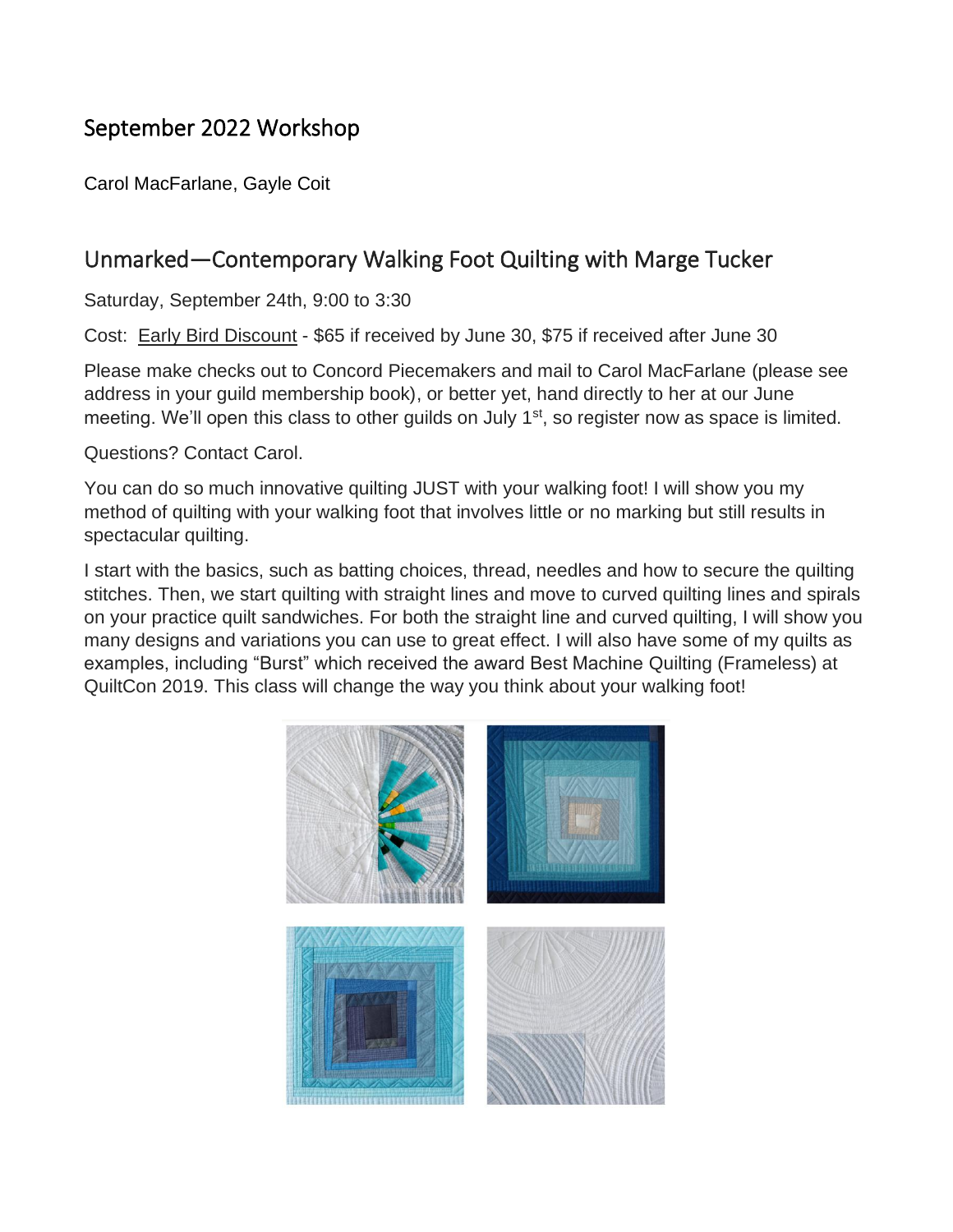### Guild Challenge – Lone/Round Robin

Elana Schreiber, Sally Duscha

Medallion quilts will be revealed Wednesday, June 8<sup>th</sup> at our meeting. Come see how members interpreted the design clues, chose new fabrics and pulled the elements together. The clues for the borders have been: square, triangle, cross, circle and wildcard. As you can imagine there is lots of scope for interpretation and artistry. Come see our medallion quilts!

### CPM Quilt Show - November 4-5, 2022

Joy Sussman, Barbara Weiss, Suzanne Knight, Gayle Coit and Sally Duscha

What can you do now?

Pick up your quilt registration packet at the meeting (or check out the website),

Choose your favorite show job and sign up at the meeting,

Save yogurt containers big enough to hold a dozen cookies and bring to the meeting or Suzanne Knight's house,

Set aside some books and/or fabric to sell at the show,

Make something to sell at the boutique,

Keep cutting 5-inch squares,

FINISH your quilt now so you have energy to volunteer at the show.

Dates to remember: September 15 registration deadline October 20th withdrawal deadline

Have a super summer sewing!

For more information contact Barbara Weiss, Joy Sussman, Suzanne Knight, Gayle Boozer Coit, or Sally Duscha.

\*\*\*Quilt Show bookmarks will be available for pickup at next week's meeting. Please be sure to pick up a few to share over the summer with likely visitors. We'll focus on shops, etc. closer to the show.

Thanks, Donna M-O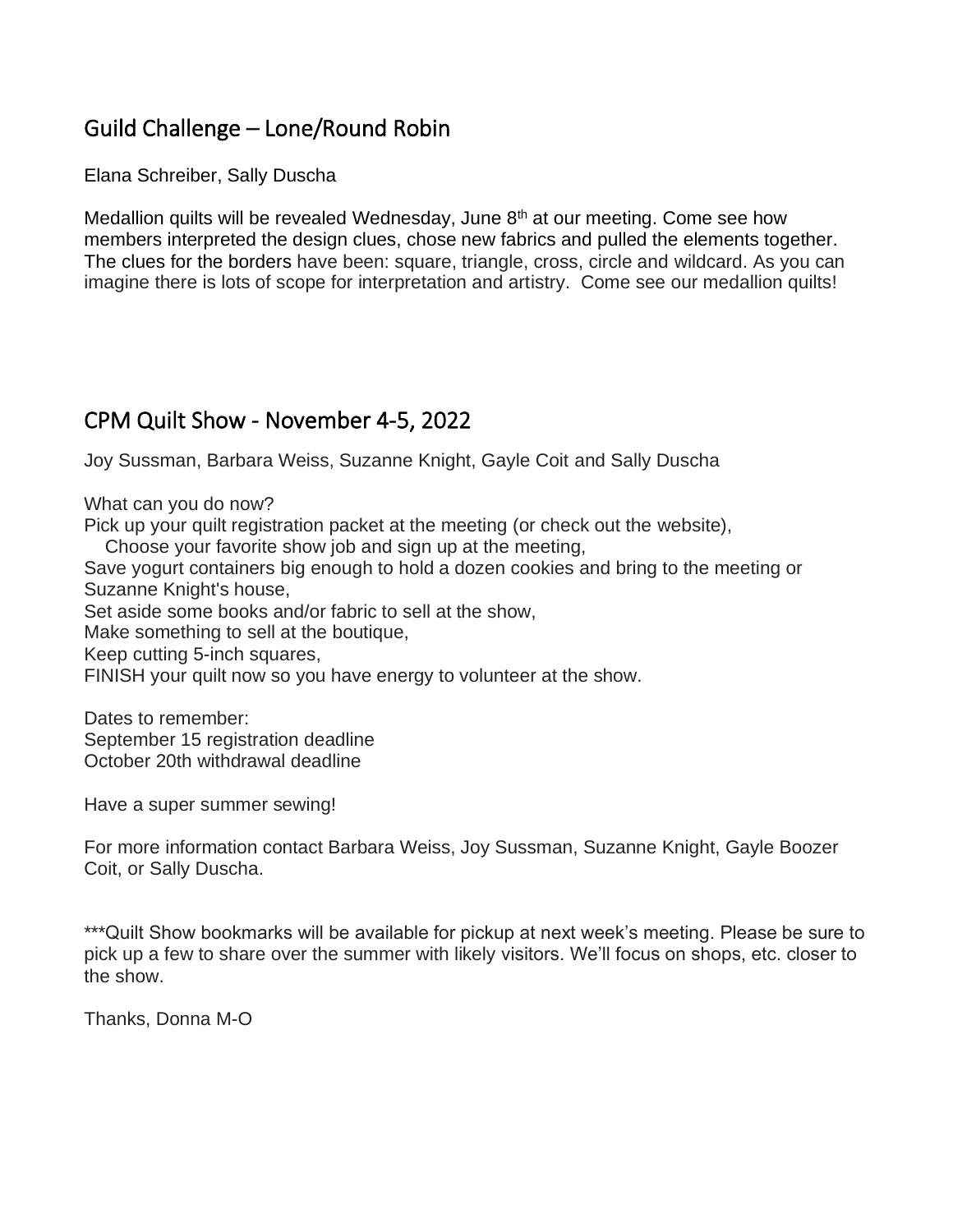# Comfort Quilts

#### Eileen Ryan

Kits for black and white special nursery mats will be available at the June meeting. Please look at your brights and I spy fabrics for some quick kid quilts. You know you love to make them and we need them! You can call for batting and labels anytime and I'll be happy to pick up comfort quilts any time.



# Rosie's Place

Katheen McIsaac

Another call for toiletries for Rosie's... Something else that would be gratefully received is Toothpaste. That would complete some of the unfinished Care Packages they have been collecting. Just drop them off in the bin at our next meeting.

### Household Goods Sewing Kits

Suzanne Knight and Tina van Roggen

Sewing kit supplies are always welcome. Drop them off at Tina's or Suzanne Knight's.